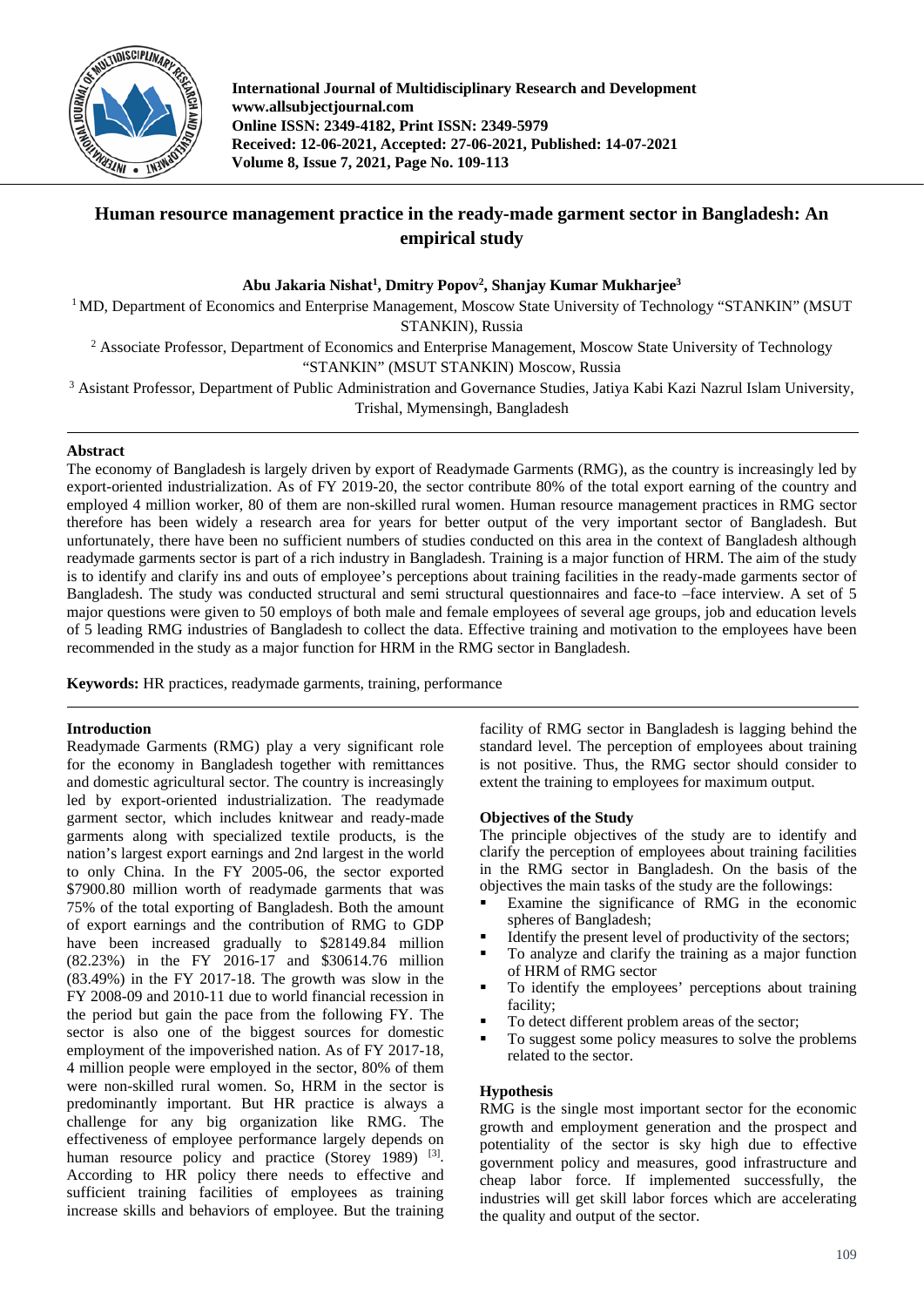#### **Methodology**

This study has focused upon the various problems regarding with the garments company and the prospect of these industries. We have taken 5 garments company to gather data on the present situation of the garments industries as well as problem regarding and the future of the industries. The study was conducted through structural and semi structural questionnaires and face-to-face interview. A set of 5 questions were given to 50 employs of both male and female employees of several age groups, and job and education levels.

## **Data analysis and Representation**

Using the computer software including MS Word, MS Excel etc., the report analysis and interpretation was carried out. The research conducted through Likert Scale and Weighted Average method and gradual representation was given on the report. Here-scaling, charts, table, tabulation etc. were used to formulating data.

#### **Literature Review**

In the world RMG of Bangladesh is well known and extremely reputed. Many researches have been conducted on various issues in the field, mainly on working conditions, industrial disputes, conflicts, compliances etc. HRM is one of the most significant factors in this field. There is a good scenario of the RMG sector in respect to HRM practice, working conditions, job satisfaction revealed in many past researches. Chowdhury and Protima Mazumber (1991) [7] studied on the topics and accepted survey and research methodology to analyze a wealth of data on the socioeconomic backdrop, problems and the prospect of the female workers of the sector. They concluded that though the contribution of female workers is impressive in the sector, but they face discrimination and unfriendly working conditions. Female worker's average salary is almost a half of their male counterpart and they face sexual and physical harassments at the working places. Quddus (2006) <sup>[2]</sup>, present results from a field survey research based study of apparel entrepreneurs and evaluates the performance of entrepreneurs and their condition to the success of the industry. Khan (2006)<sup>[16]</sup>, argued that to improve wages working hours, overtime, job security, the right to form trade union, social security as well as occupational health and safety, strengthening compliance issues and labor standards is important. An empirical study conducted by Azimet *et al*. (2006), exploring the impact of HR practice on job satisfaction in the RMG sector in Bangladesh found that HR practice has significant association with job satisfaction of employees as well as employee performance. Azimat *et al*. found the same result in the following study (2010) [6] conducted in same issue.

Another study conducted by Jakir (2010), said that demand of basic needs have a great force the workers to follow the way of violent behavior. In his study life of RMG workers of Bangladesh has been compared with life of prisoner. Rubel and Daisy  $(2013)$  <sup>[10]</sup> in their empirical study identified the relation between perceived supports and performance of workers. According to the study perceived organization supports are necessary for the sustainability o performance of workers in the RMG industries. Sarker and Rahman  $(2014)$ <sup>[11]</sup> in their study examined the financial and non-financial incentives as motivational factors in order to keep job satisfaction of RMS employees in Bangladesh. They suggested that financial and non-financial factors can

accelerate the job satisfaction of employees as well as industrial output. A study conducted by Sabbir  $(2015)$ <sup>[12]</sup> explored whether the RMG sector in Bangladesh follow the HRM rules and regulation in the working areas. It also examined whether HRM is emphasized by RMG sector in Bangladesh or not and found that both of the factors are not practiced properly in the sector. Therefore HRM practice of the RMG sector in Bangladesh have a great extend to study.

#### **Conceptual framework**

In an organization HRM is a discipline and practice in the management of people, has involved and developed into different areas. By practicing managers and academics these practices have gone through a process or trial and error (Farnham and Pimlott 1979) <sup>[13]</sup>. Training is a formal structural process thereby people achieve and accelerate working skills to achieve the organizational goals (Mathis & Jackson 2003)<sup>[9]</sup>. So training is a very significant function of HRM. Organization, should provide effective and efficient training to its employees to enhance their skills to accelerate the productivity and achieve the goals.

#### **Descriptive Statistical Analysis**

This section has been designed with analyzing selected sample's demographics characteristics including age, gender, academic qualification and marital status. The tables are in the below:

**Table 1:** Age groups of the respondents

| <b>Participants</b> | <b>Number</b> | Percentage $(\% )$ |
|---------------------|---------------|--------------------|
| $20 - 30$           |               |                    |
| $31 - 40$           | רי            |                    |
| $41 - 50$           |               |                    |
| $51-60$             |               |                    |
| total               |               |                    |

It is seen from the table 1 that overwhelming majority of the participants of the study are from the age group 31-40 (44%) whereas lowest number of the participant are from the age group 51-60 (6%). The number of the participant from the age groups 20-30 and 41-50 are 10% and 12% respectively.

**Table 2:** Gender Groups of the respondents

| <b>Participants</b> | <b>Number</b> | Percentage |
|---------------------|---------------|------------|
| Male                |               |            |
| Female              |               |            |
| Total               |               |            |

It is seen in the table 2 that the number of the participants of male and female are almost same, though the number of female participant are slightly higher (28%) than their male counterpart (22%).

**Table 3:** Educational qualification of the Respondents

| <b>Participants</b> | <b>Number</b> | <b>Percentage</b> |  |
|---------------------|---------------|-------------------|--|
| <b>SSC</b>          |               |                   |  |
| <b>HSC</b>          |               |                   |  |
| <b>BBA</b>          |               |                   |  |
| MBA                 |               |                   |  |
| Total               |               |                   |  |

Table 3 shows that majority of the participant (40%) are lower (SSC) education group followed by higher education group (MBA) which is 30% of the participants.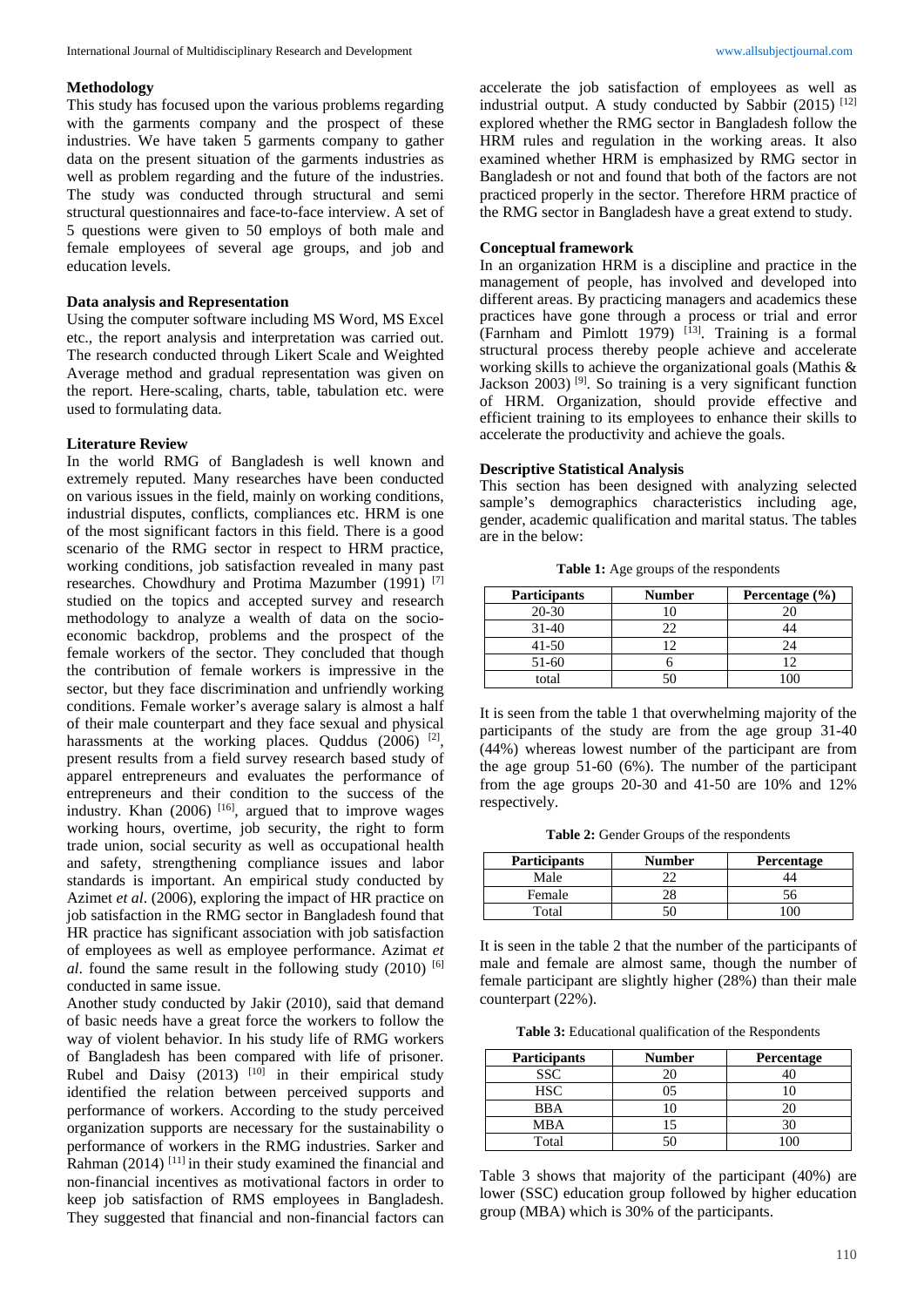**Table 4:** Marital status of the respondents

| <b>Participants</b> | <b>Number</b> | <b>Percentage</b> |
|---------------------|---------------|-------------------|
| married             |               |                   |
| Unmarried           |               |                   |
| Total               |               |                   |

It is seen in the table 4 that overwhelmingly majority of the respondents married (78%) whereas the unmarried respondents area merely (24%).

## **Training as a major function for HR development**

In the context of RMG sector of Bangladesh we try to evaluate the opinions level of the employees measuring their perception in the study. To identify the level of employees' opinions the close ended questionnaires have been applied effectively here. With the assistant of likert scale method and statistical formula each question has been analyzed.

**Table 5:** The used likert's scale and assigned weight for the study are given below

| <b>Scale</b>      | Weight |
|-------------------|--------|
| Agree             |        |
| Strongly agree    |        |
| Disagree          |        |
| Strongly disagree |        |
| Neutral           |        |

#### **Formula used for weighted average:**

X =ΣWX /ΣW

Where,

 $X =$  weighted average, W = relative weight  $(\%)$  and x = value.

### **Question 1: My organization arranges training program regularly**

**Table 6:** Percentage about training Arrangement

| <b>Scale</b>      | Weight | <b>Respondents</b> | Product | WA   |
|-------------------|--------|--------------------|---------|------|
| Agree             | 30.0   | 15                 | 09      |      |
| Strongly agree    | 00.0   | $00\,$             | 00      |      |
| Disagree          | 40.0   | 20                 | 16      | 0.72 |
| Strongly disagree | 10.0   | 0.5                | 05      |      |
| Neutral           | 20.0   | 10                 | 06      |      |
| Total             | 100    | 50                 | 36      |      |



**Fig 1:** Percentage about training Arrangement

It is seen from the above table 6 and Figure 1that majority of the participants/employees (40%) are disagree with the

arrangement of training program. The weighted average here is, 0.72, means that the employees are close to strongly disagree with the arrangement of training program.

## **Question 2: The training is provided for long duration**.

**Table 7:** Perceptions about training duration

| <b>Scale</b>      | Weight | <b>Respondents</b> | Product | <b>WA</b> |
|-------------------|--------|--------------------|---------|-----------|
| Agree             | 20.0   | 10                 | 06      |           |
| Strongly agree    | 00.0   | 00                 | 00      |           |
| Disagree          | 30.0   | 15                 | 09      | 0.45      |
| Strongly disagree | 40.0   | 20                 | 04      |           |
| Neutral           | 10.0   | 0.5                | 1.5     |           |
| Total             | 100    | 50                 | 28.5    |           |



**Fig 2:** Perceptions about training duration

It can be observed from the table 7 and figure 2 that the majority of the employees are disagreeing about longer duration of training program. The weighted average here is 0.45, which means that the employees are close to disagree on this issue.

### **Question 3: I have given trainings related to my job responsibilities and also which helps in my overall development.**

| <b>Scale</b>      | Weight | <b>Respondents</b> | Product | WΑ  |
|-------------------|--------|--------------------|---------|-----|
| Agree             | 10.0   | 05                 | 16      |     |
| Strongly agree    | 00.0   | 00                 | 4.5     |     |
| Disagree          | 40.0   | 15                 | 06      | .57 |
| Strongly disagree | 30.0   | 20                 | 02      |     |
| Neutral           | 20.0   | 10                 | 00      |     |
| Total             | 100    | 50                 | 28.5    |     |



**Fig 3:** Perceptions about training participation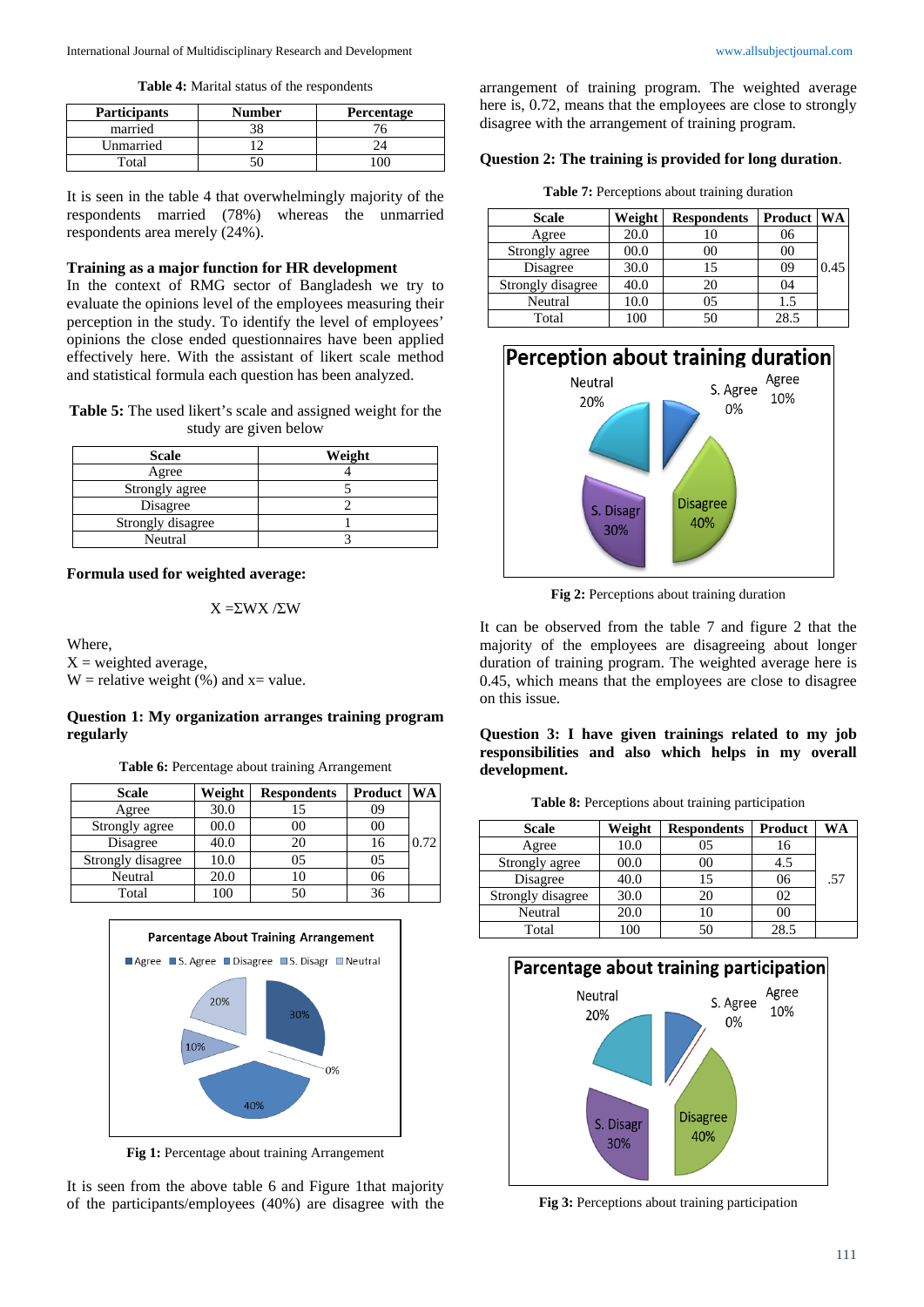It has been noticed in the table 8 and figure 3 that most of the employees are disagree with the statement. The average weight is 0.57 here which means the employees are almost disagree with this issue.

#### **Question 4: Training improves performance.**

**Table 9:** Perceptions about training importance

| <b>Scale</b>      | Weight | <b>Respondents Product</b> |                | WA   |
|-------------------|--------|----------------------------|----------------|------|
| Agree             | 10.0   | 05                         |                |      |
| Strongly agree    | 50.0   | 40                         | 160            |      |
| Disagree          | 00.0   | 00                         | 0 <sup>0</sup> | 3.27 |
| Strongly disagree | 00.0   | 00                         | 0 <sup>0</sup> |      |
| Neutral           | 10.0   | 05                         | 1.5            |      |
| Total             | 100    | 50                         | 163.5          |      |



**Fig 4:** Perceptions about training importance

It has been noticed from the table 9 and figure 4 that most of the employees of the sector are agree about the statement that training improve performance. Here the weight average is 4.20 which means the respondents are basically agree with the issue.

## **Question 5: The training programs are satisfactory of my organization.**

**Table 10:** Perceptions about training availability in the organization

| <b>Scale</b>      | Weight | <b>Respondents   Product</b> |        | WA   |
|-------------------|--------|------------------------------|--------|------|
| Agree             | 10.0   | 05                           | 04     |      |
| Strongly agree    | 00.0   | 0 <sup>0</sup>               | $00\,$ |      |
| Disagree          | 40.0   | 20                           | 16     | 0.61 |
| Strongly disagree | 30.0   | 15                           | 4.5    |      |
| Neutral           | 20.0   | 10                           | 06     |      |
| Total             | 100    | 50                           | 30.5   |      |



**Fig 5:** Perceptions about training availability in the organization

It can be observed from table 10 and figure 5 that majority of the employees are disagreeing about the statement. The weighted average here is 0.61, which means that the employees are close to disagree with the statement.

Recommendation

Some effective measures have been taken in order to solve the problems which have been detected in the study for the survey factors. In developing employee performance these can assist and can make a better environment for working in the organization. There is no alternative way except following the given recommendations to be an upper position holder in the world Garment sector. By maintaining proper management and policy strategies RMG sector of Bangladesh will take the apex position in future we hope.

- 1. All your training efforts and designs would fail without the approval of the management. Make sure the personnel at the top position are aware of your training of employees and needs within the organization.
- 2. Training programs have to designed and conducted in such a meaningful way so that it works for developing employees and must be effective for the employees.
- 3. There should have a recognized training institution with extensive training facilities of each RMG organization.
- 4. Properly maintaining the database of employee training.
- 5. In the expense and extensive plan of RMG organization there should have training budget.
- 6. Through effective training programs, feedback and recognition, building employee's competence and selfconfidence.
- 7. Effective working environment makes a positive sense among the employees concept about the organization.

#### **Conclusion**

The paper attempted to specify the perception of employees about the training facilities of the RMG sector of Bangladesh though several studies have attempted to identify several Human Resource Management factors to the overall organizational performance. Based on the above discussion it has been concluded that majority of the respondents are female and their perception about the training facilities in the RMG sector of Bangladesh in negative, though training and development of employees is enormously significant for the success of the particular sector. Thus, in order to promote the performance of the employees and sustainable development of the RMG sector of Bangladesh the responsible body should have proper policy and framework for effective and efficient training facilities of the workers of the sector for long tarm and sustainable wellbeing.

### **References**

- 1. Muzaffar, Ahmad. 'Readymade garments industry in Bangladesh', Journal of Political Economy,1988:9(2):74-122.
- 2. Quddus M, Rashid S, 'Garments exports from Bangladesh - An update and evaluation', Journal of Bangladesh Studies, 1999, 1(1).
- 3. Storey J, Introduction: from personnel management to human resource management, New perspectives on human resource management,1989:(1):18.
- 4. Majumder TH, Human Resource Management Practices and Employees' Satisfaction towards Private Banking Sector in Bangladesh: A comparative study between public & private bank. Journal of Business